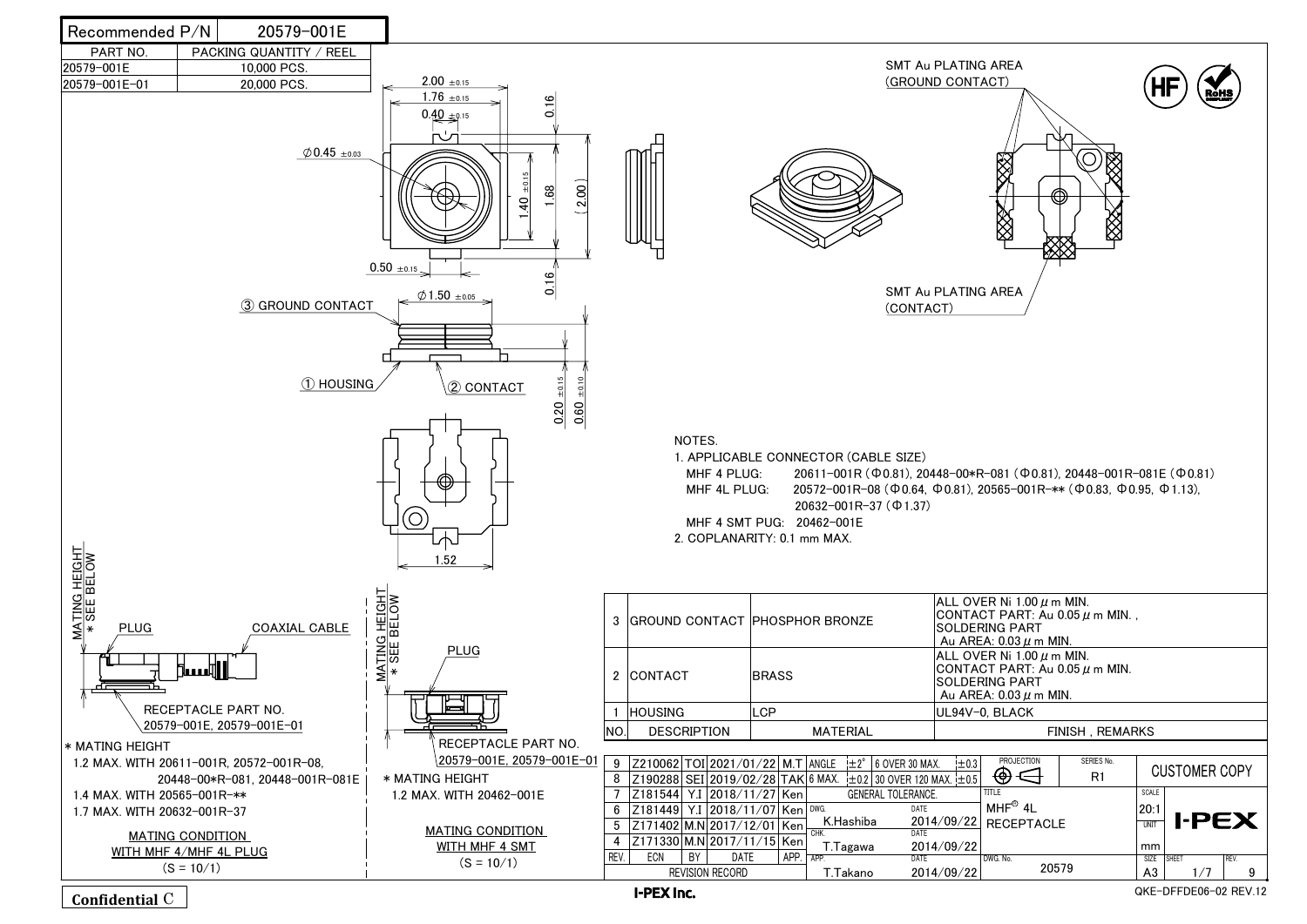| FOR MHF 4L PLUG |  |  |
|-----------------|--|--|
|-----------------|--|--|

| <b>ITEMS</b>                            | <b>SPECIFICATION</b>                                             |                                                 |  |
|-----------------------------------------|------------------------------------------------------------------|-------------------------------------------------|--|
| IAPPLICABLE CONNECTOR PART No.          | $20572 - 001R - 08$<br>(CABLE $\Phi$ 0.81 TYPE)                  | $20565 - 001E - 13$<br>$(CABLE \Phi 1.13 TYPE)$ |  |
| <b>IRATING VOLTAGE</b>                  | 60 V AC (R.M.S)/DC                                               |                                                 |  |
| <b>IRATING FREQUENCY</b>                | $DC \sim 12 GHz$                                                 |                                                 |  |
| <b>IOPERATING TEMPERATURE</b>           | 233~363 K(-40°C~+90°C)                                           |                                                 |  |
| IVSWR                                   | 1.3 MAX. AT DC~3GHz, 1.4 MAX. AT 3~6GHz, 1.85 MAX. AT 6~12GHz    |                                                 |  |
| <b>IMAIN CONTACT RESISTANCE</b>         | INITIAL : 20 mohm MAX. / AFTER TEST : $\triangle$ R 20 mohm MAX. |                                                 |  |
| <b>IGROUND CONTACT RESISTANCE</b>       | INITIAL : 20 mohm MAX. / AFTER TEST : ⊿R 20 mohm MAX.            |                                                 |  |
| <b>IINSULATION RESISTANCE</b>           | INITIAL: 500 Mohm MIN. / AFTER TEST: 100 Mohm MIN.               |                                                 |  |
| <b>IDIELECTRIC WITHSTANDING VOLTAGE</b> | 200 V AC 1 MINUTE                                                |                                                 |  |
| <b>IDURABILITY</b>                      | <b>30 CYCLES</b>                                                 |                                                 |  |
| MATING FORCE (INITIAL / AFTER TEST)     | INITIAL: 30 N MAX. / AFTER TEST: 30 N MAX.                       |                                                 |  |
| UNMATING FORCE (INITIAL / AFTER TEST)   | INITIAL: 20 N MAX, 5 N MIN, / AFTER TEST: 20 N MAX, 3 N MIN,     |                                                 |  |
| <b>IPRODUCT SPECIFICATION</b>           | PRS-1907                                                         |                                                 |  |
| <b>TEST REPORT</b>                      | TR-14097                                                         |                                                 |  |
| IPACKING STANDARD                       | 20579-001E: PST-14004<br>20579-001E-01: PST-14067                |                                                 |  |
| <b>IINSTRUCTION MANUAL</b>              | $HIM-12011$                                                      | $HIM-12012$                                     |  |
| APPEARANCE CRITERIA No.                 | $QLS-A***$                                                       |                                                 |  |

| PROJECTION        | SERIES No.<br>R1 |              | <b>CUSTOMER COPY</b> |              |                       |  |
|-------------------|------------------|--------------|----------------------|--------------|-----------------------|--|
| <b>TITLE</b>      |                  | <b>SCALE</b> |                      |              |                       |  |
| $MHF^®$ 4L        |                  |              |                      | <b>I-PEX</b> |                       |  |
| <b>RECEPTACLE</b> |                  | UNIT         |                      |              |                       |  |
|                   |                  | mm           |                      |              |                       |  |
| DWG. No.          |                  | <b>SIZE</b>  | <b>SHEET</b>         |              | REV.                  |  |
| 20579             |                  | A3           |                      | 2/7          | 9                     |  |
|                   |                  |              |                      |              | QKE-DFFDE06-02 REV.12 |  |

| ANGLE  | $\pm 2^{\circ}$ | 6 OVER 30 MAX.                       | $\pm 0.3$ | PRC        |
|--------|-----------------|--------------------------------------|-----------|------------|
| 6 MAX. |                 | $\pm$ 0.2 30 OVER 120 MAX. $\pm$ 0.5 |           |            |
|        |                 | <b>GENERAL TOLERANCE.</b>            |           | title      |
| DWG.   |                 | DATE                                 |           | <b>MHF</b> |
|        |                 |                                      |           | <b>REC</b> |
| CHK.   |                 |                                      |           |            |
| APP.   |                 |                                      |           | DWG. No.   |
|        |                 |                                      |           |            |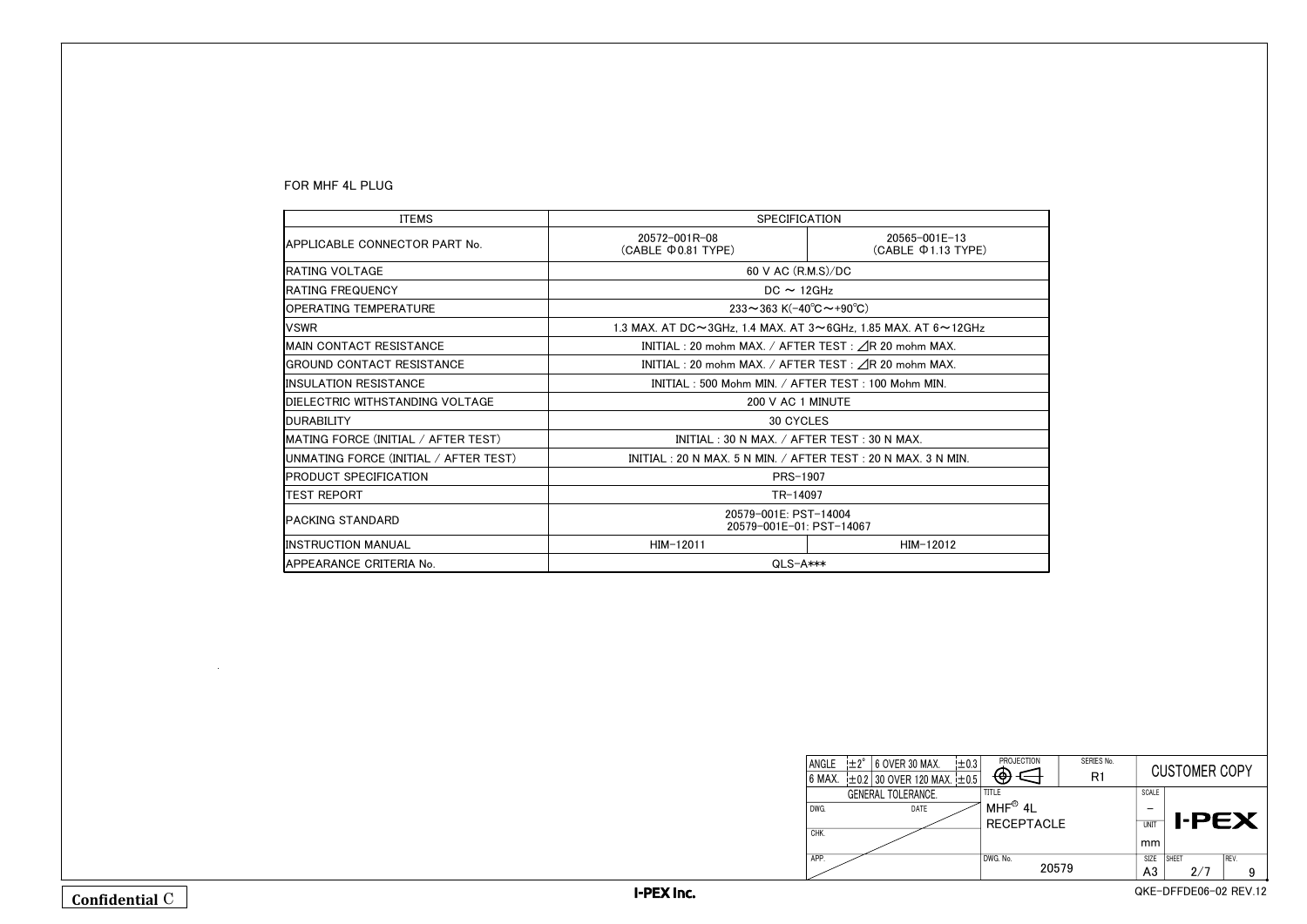| <b>ITEMS</b>                          | <b>SPECIFICATION</b>                                                               |
|---------------------------------------|------------------------------------------------------------------------------------|
| APPLICABLE CONNECTOR PART No.         | 20462-001E<br>(MHF 4 SMT PLUG)                                                     |
| IRATING VOLTAGE                       | 60 V AC (R.M.S)/DC                                                                 |
| IRATING FREQUENCY                     | $DC \sim 12$ GHz                                                                   |
| IOPERATING TEMPERATURE                | 233~363 K(-40°C~+90°C)                                                             |
| IVSWR                                 | 1.3 MAX. AT DC $\sim$ 3GHz, 1.4 MAX. AT 3 $\sim$ 6GHz, 1.85 MAX. AT 6 $\sim$ 12GHz |
| IMAIN CONTACT RESISTANCE              | INITIAL : 20 mohm MAX. / AFTER TEST : $\triangle$ R 20 mohm MAX.                   |
| IGROUND CONTACT RESISTANCE            | INITIAL : 20 mohm MAX. / AFTER TEST : $\triangle$ R 20 mohm MAX.                   |
| IINSULATION RESISTANCE                | INITIAL: 500 Mohm MIN. AFTER TEST: 100 Mohm MIN.                                   |
| IDIELECTRIC WITHSTANDING VOLTAGE      | 200 V AC 1 MINUTE                                                                  |
| <b>IDURABILITY</b>                    | <b>30 CYCLES</b>                                                                   |
| MATING FORCE (INITIAL / AFTER TEST)   | INITIAL: 30 N MAX. / AFTER TEST: 15 N MAX.                                         |
| UNMATING FORCE (INITIAL / AFTER TEST) | INITIAL : 4 N MIN. / AFTER TEST : 2 N MIN.                                         |
| IPRODUCT SPECIFICATION                | <b>PRS-1404</b>                                                                    |
| itest report                          | TR-08022                                                                           |
| IPACKING STANDARD                     | 20579-001E: PST-14004<br>20579-001E-01: PST-14067                                  |
| APPEARANCE CRITERIA No.               | QLS-A***                                                                           |

| <b>PROJECTION</b>    | SERIES No.<br>R1 | <b>CUSTOMER COPY</b> |                       |      |  |
|----------------------|------------------|----------------------|-----------------------|------|--|
| <b>TITLE</b>         |                  | <b>SCALE</b>         |                       |      |  |
| $MHF^{\circledR}$ 4L |                  |                      |                       |      |  |
| <b>RECEPTACLE</b>    |                  | UNIT                 | <b>I-PEX</b>          |      |  |
|                      |                  | mm                   |                       |      |  |
| DWG. No.             |                  | <b>SIZE</b>          | <b>SHEET</b>          | REV. |  |
| 20579                | A <sub>3</sub>   | 3/7                  | 9                     |      |  |
|                      |                  |                      | QKE-DFFDE06-02 REV.12 |      |  |

| ANGLE  | $\pm 2^{\circ}$ | 6 OVER 30 MAX.                       | ±0.3 | PRC          |
|--------|-----------------|--------------------------------------|------|--------------|
| 6 MAX. |                 | $\pm$ 0.2 30 OVER 120 MAX. $\pm$ 0.5 |      |              |
|        |                 | <b>GENERAL TOLERANCE.</b>            |      | <b>TITLE</b> |
| DWG.   |                 | <b>DATE</b>                          |      | <b>MHF</b>   |
|        |                 |                                      |      | <b>REC</b>   |
| CHK.   |                 |                                      |      |              |
| APP.   |                 |                                      |      | DWG. No.     |
|        |                 |                                      |      |              |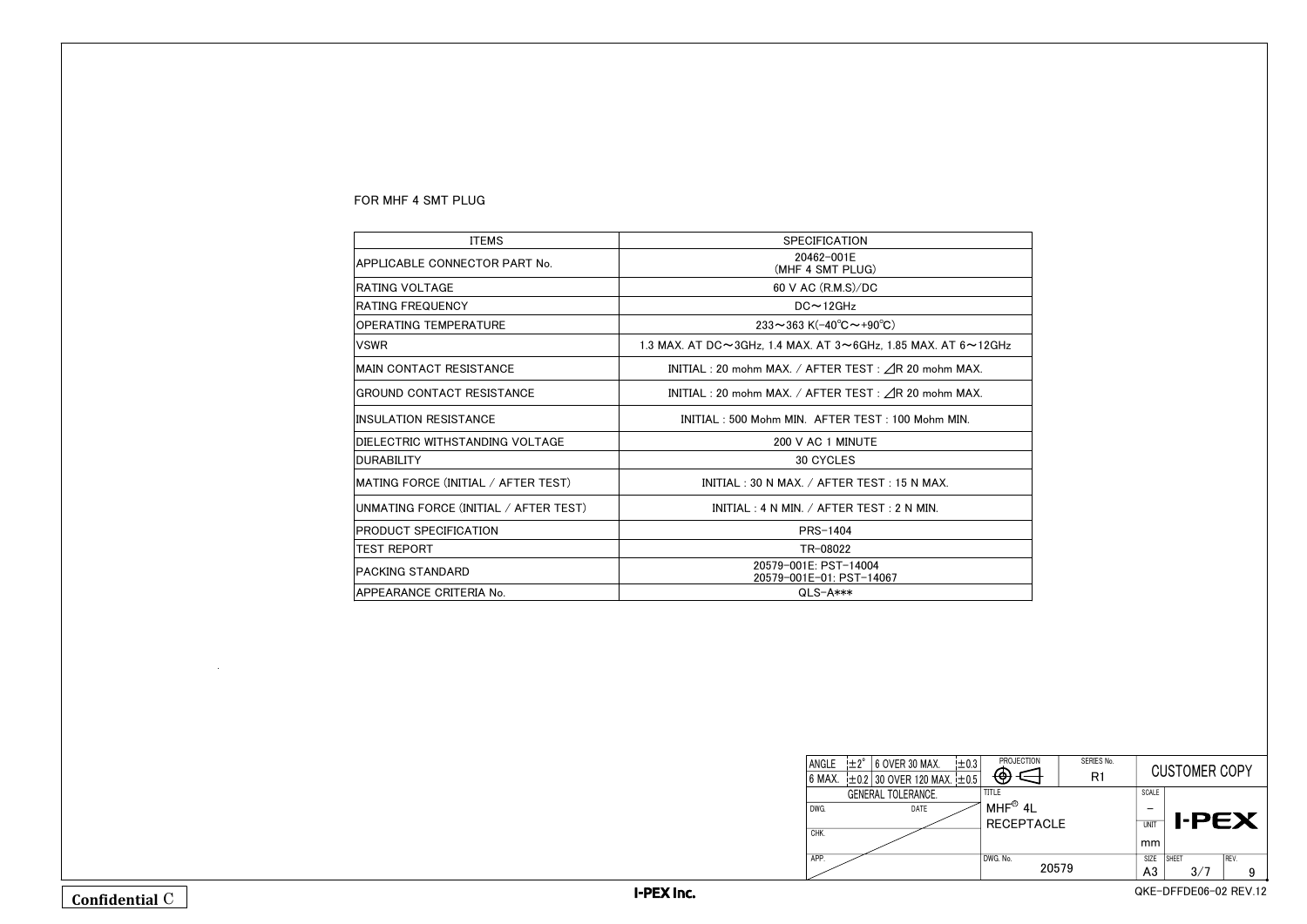| REFLOW TEMPERATURE PROFILE                                   |  |
|--------------------------------------------------------------|--|
| SENJU METAL INDUSTRY CO., LTD.: M705-SHF(Sn96.5 Ag3.0 Cu0.5) |  |
|                                                              |  |



TIME (s)

| <b>PROJECTION</b>    | SERIES No.<br>R1 | <b>CUSTOMER COPY</b> |              |   |                       |
|----------------------|------------------|----------------------|--------------|---|-----------------------|
| <b>TITLE</b>         |                  | <b>SCALE</b>         |              |   |                       |
| $MHF^{\circledR}$ 4L |                  | 20:1                 |              |   |                       |
| <b>RECEPTACLE</b>    |                  | <b>UNIT</b>          |              |   | <b>I-PEX</b>          |
|                      |                  | mm                   |              |   |                       |
| DWG. No.             |                  | <b>SIZE</b>          | <b>SHEET</b> |   | REV.                  |
| 20579                | A3               |                      | 4/7          | 9 |                       |
|                      |                  |                      |              |   | QKE-DFFDE06-02 REV.12 |

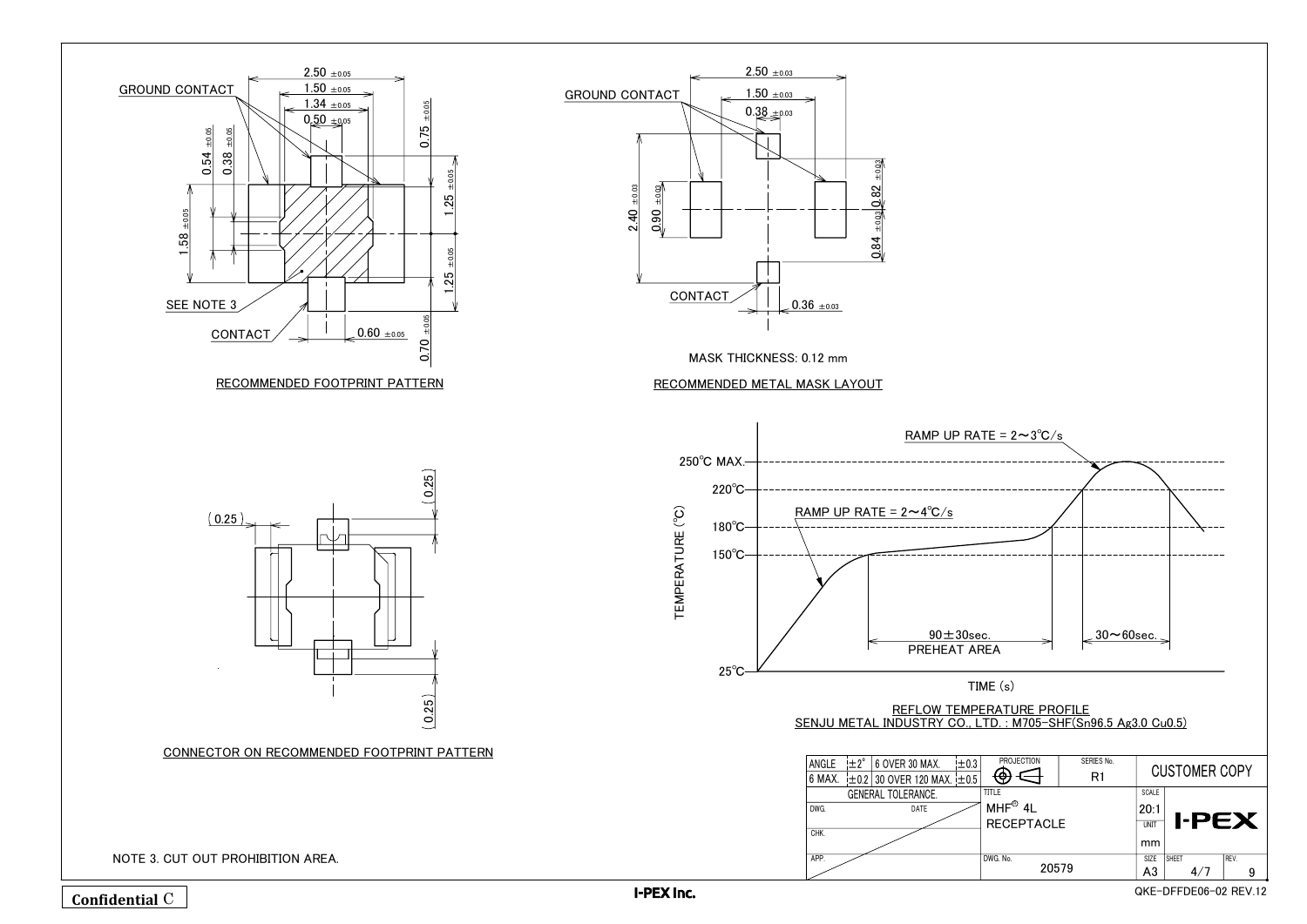







- 
- 

|     | <b>PACKING LABEL</b> |        |
|-----|----------------------|--------|
| 6   | REEL                 | PS     |
| 5   | <b>TOP TAPE</b>      | PFT    |
| 4   | <b>EMBOSS TAPE</b>   | lPS t= |
| NO. | <b>DESCRIPTION</b>   |        |
|     |                      |        |

| ANGLE  | $! \pm 2^{\circ}$ | 6 OVER 30 MAX.                       | $\pm 0.3$ |   |
|--------|-------------------|--------------------------------------|-----------|---|
| 6 MAX. |                   | $\pm$ 0.2 30 OVER 120 MAX. $\pm$ 0.5 |           |   |
|        |                   | <b>GENERAL TOLERANCE.</b>            |           | П |
| DWG.   |                   | DATE                                 |           |   |
|        |                   |                                      |           |   |
| CHK.   |                   |                                      |           |   |
| APP.   |                   |                                      |           | D |



## GROUND CONTACT



| PART NO.   | QTY. PER EMBOSS REEL<br>(PIECES / REEL) | OTY, PER PACKING CARTON<br>(REELS / CARTON) |  |
|------------|-----------------------------------------|---------------------------------------------|--|
| 20579-001E | REEL<br>10.000                          | $9$ REELS/ CARTON = $90,000$ PIECES         |  |

 $\phi$ 80  $\oslash$  380

 $(A+1.4)$   $\pm$ 1.0  $(A+5.4) \pm 1.0$ 

 $(2.50)$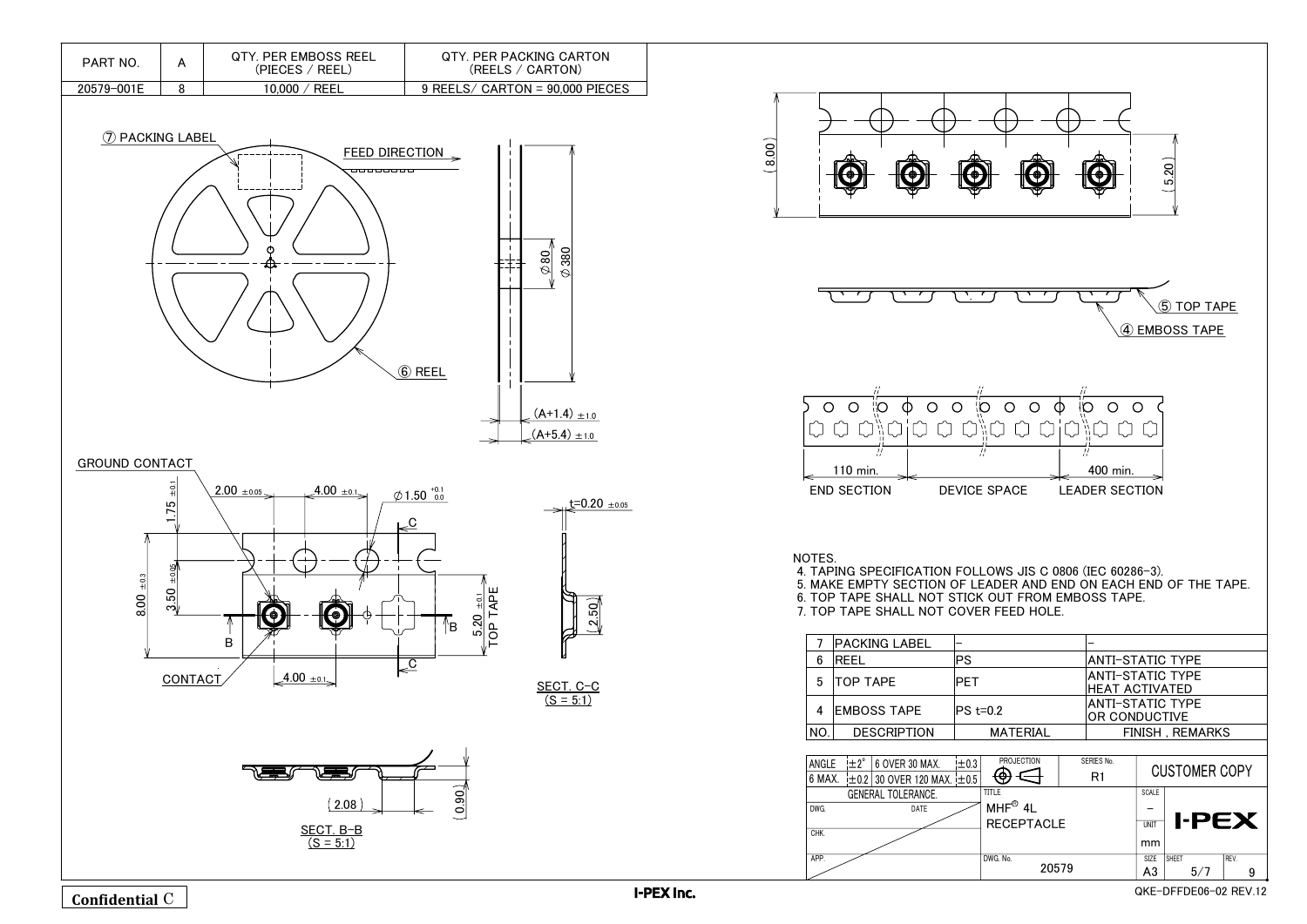$\oslash$  380



SECT. F-F  $(S = 5:1)$ 







| 11  | <b>PACKING LABEL</b> |        |
|-----|----------------------|--------|
| 10  | <b>IRFFI</b>         | PS     |
| 9   | <b>TOP TAPE</b>      | PET    |
| 8   | <b>EMBOSS TAPE</b>   | lPS t= |
| NO. | <b>DESCRIPTION</b>   |        |
|     |                      |        |

| ANGLE  | $\pm 2^{\circ}$    | 6 OVER 30 MAX.                       | ±0.3 |   |  |
|--------|--------------------|--------------------------------------|------|---|--|
| 6 MAX. |                    | $\pm$ 0.2 30 OVER 120 MAX. $\pm$ 0.5 |      |   |  |
|        | GENERAL TOLERANCE. |                                      |      |   |  |
| DWG.   |                    | DATE                                 |      |   |  |
|        |                    |                                      |      |   |  |
| CHK.   |                    |                                      |      |   |  |
| APP.   |                    |                                      |      | D |  |
|        |                    |                                      |      |   |  |







| <b>PART NO</b> | QTY. PER EMBOSS REEL<br>(PIECES / REEL) | <b>QTY. PER PACKING CARTON</b><br>(REELS / CARTON) |  |
|----------------|-----------------------------------------|----------------------------------------------------|--|
| 20579-001E-01  | <b>REEL</b><br>20.000                   | 10 REELS/ CARTON = $200,000$ PIECES                |  |